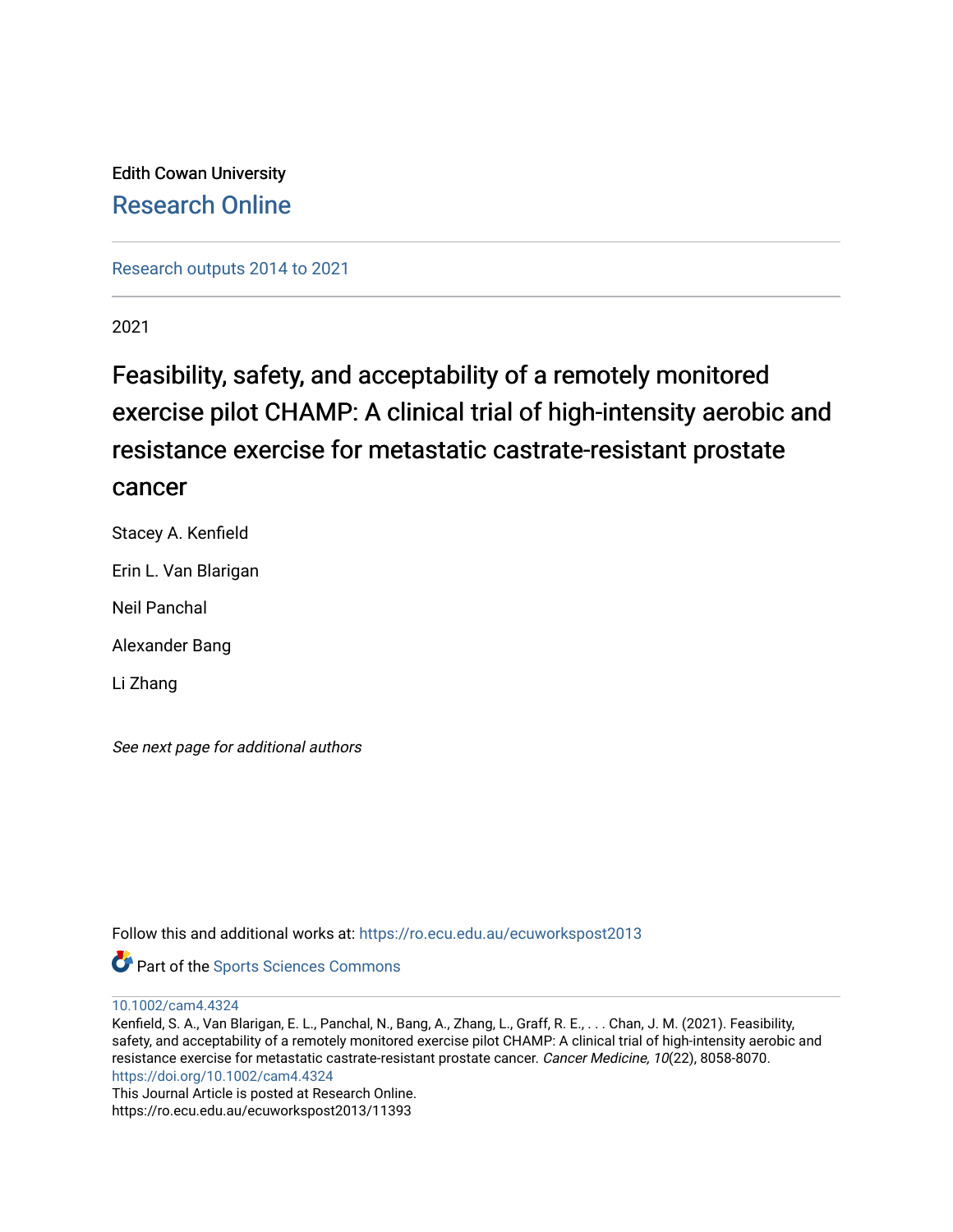## Authors

Stacey A. Kenfield, Erin L. Van Blarigan, Neil Panchal, Alexander Bang, Li Zhang, Rebecca E. Graff, Yea-Hung Chen, Charles J. Ryan, Anthony Luke, Robert U. Newton, Imelda Tenggara, Brooke Schultz, Elizabeth Wang, Emil Lavaki, Kyle Zuniga, Nicole Pinto, Hala Borno, Rahul Aggarwal, Terence Friedlander, Vadim S. Koshkin, Andrea Harzstark, Eric Small, and June M. Chan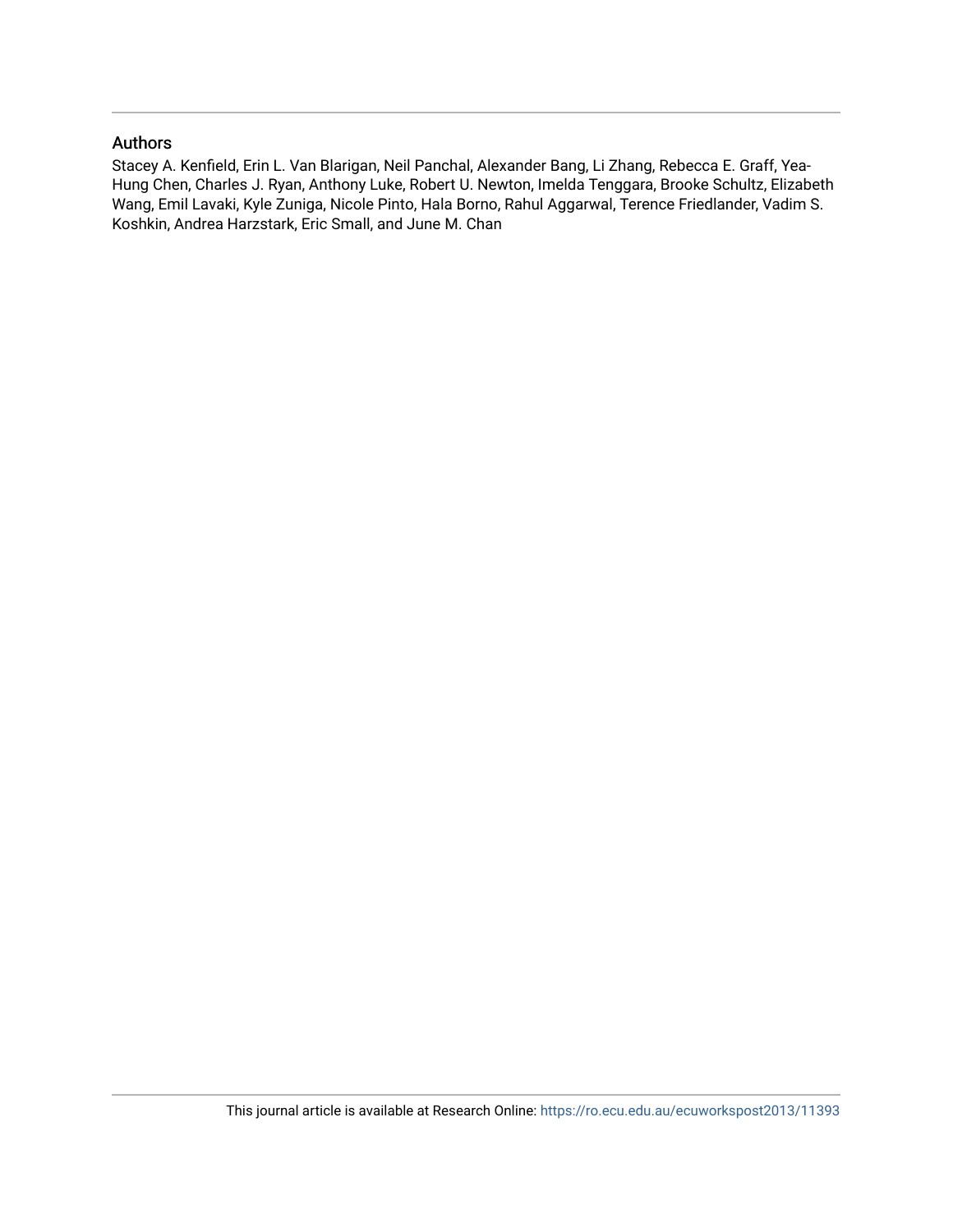**RESEARCH ARTICLE**

#### $\blacksquare$  WILEY

# **Feasibility, safety, and acceptability of a remotely monitored exercise pilot CHAMP: A Clinical trial of High-intensity Aerobic and resistance exercise for Metastatic castrate-resistant Prostate cancer**

**Stacey A. Kenfield**<sup>[1](https://orcid.org/0000-0002-1585-7352)</sup> | Erin L. Van Blarigan<sup>1</sup> | Neil Panchal<sup>1</sup> | Alexander Bang<sup>1,[2](https://orcid.org/0000-0002-1700-2411)</sup> | **a** Li Zhang<sup>[1](https://orcid.org/0000-0003-0316-8303)</sup> | Rebecca E. Graff<sup>1</sup>  $\bullet$  | Yea-Hung Chen<sup>1</sup> | Charles J. Ryan<sup>1,3</sup> | Anthony Luke<sup>1</sup> | Robert U. Newton<sup>4</sup> | Imelda Tenggara<sup>1</sup> | Brooke Schultz<sup>1</sup>  $\bullet$  | **Elizabeth Wang<sup>5</sup> | Emil Lavaki<sup>1</sup> | Kyle Zuniga<sup>1,6</sup> | Nicole Pinto<sup>1</sup> | Hala Borno<sup>1</sup> | Rahul Aggarwal<sup>1</sup>** | **Terence Friedlander1** | **Vadim S. Koshkin1** | **Andrea Harzstark7** | Eric Small<sup>1</sup> | June M. Chan<sup>1</sup>

1 University of California, San Francisco, San Francisco, California, **USA** 

<sup>2</sup>Weill Cornell Medical College, New York, New York, USA

3 University of Minnesota, Minneapolis, Minnesota, USA

4 Edith Cowan University, Perth, Australia

5 Columbia University, New York, New York, USA

6 UCLA, Los Angeles, California, USA

7 Kaiser Permanente Oakland Medical Center, Oakland, California, USA

#### **Correspondence**

Stacey A. Kenfield, 550 16th Street, 6th floor, San Francisco, CA 94143, USA. Email: [stacey.kenfield@ucsf.edu](mailto:stacey.kenfield@ucsf.edu)

#### **Funding information**

NCI R21CA184605 (SAK, NP, AB, BS, EL, NP, and JMC); NCI K07CA197077 (EVB).

#### **Abstract**

**Background:** Exercise may improve clinical and quality of life outcomes for men with prostate cancer. No randomized controlled trials (RCTs) have examined the feasibility, safety, and acceptability of remote exercise training in men with metastatic castrate-resistant prostate cancer (mCRPC).

**Methods:** We conducted a pilot RCT (1:1:1 aerobic or resistance exercise 3x/ week or usual care) to determine the feasibility, safety, and acceptability of remotely monitored exercise over 12 weeks in 25 men with mCRPC. A prescribed exercise program was based on baseline testing including high- and moderateintensity aerobic exercise or resistance exercise completed at a local exercise facility. Feasibility was based on attendance, adherence, and tolerance; safety on adverse events; and acceptability on participant interviews.

**Results:** Between March 2016 and March 2020, 25 patients were randomized (8 aerobic, 7 resistance, and 10 control). Twenty-three men (82%) completed the 12-week study. Men who completed the remote intervention attempted 90% and 96% of prescribed aerobic and resistance training sessions, respectively, and 86% and 88% of attempted sessions were completed as or more than prescribed. We observed changes in performance tests that corresponded with the exercise prescription. No safety concerns were identified. Ninety percent of participants interviewed were satisfied with the program and would recommend it to others.

**Conclusions:** Remotely monitored exercise training is feasible, safe, and acceptable in men with mCRPC; there was no difference in these outcomes by mode

This is an open access article under the terms of the Creative Commons [Attribution](http://creativecommons.org/licenses/by/4.0/) License, which permits use, distribution and reproduction in any medium, provided the original work is properly cited.

© 2021 The Authors. *Cancer Medicine* published by John Wiley & Sons Ltd.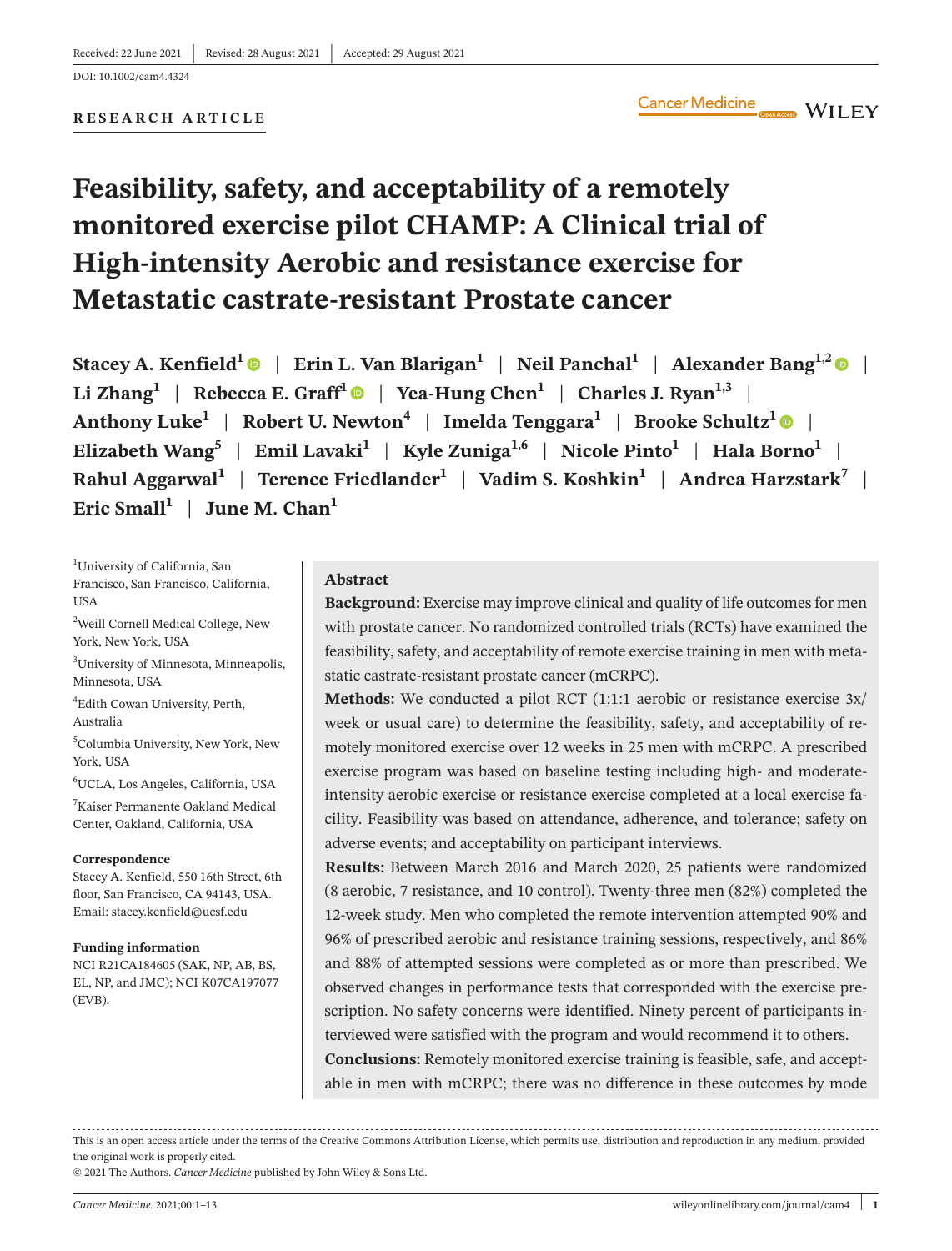of exercise. Through this research, we provide direction and rationale for future studies of exercise and clinical outcomes in patients with metastatic prostate cancer.

**KEYWORDS**

behavioral intervention, physical activity, remote, strength training

## **1** | **INTRODUCTION**

Prostate cancer (PC) remains the second leading cause of cancer death among men in the United States  $(US)^1$  and the fifth leading cause of death among men worldwide. $<sup>2</sup>$ </sup> Significant advances have been made in therapies for advanced PC<sup>3</sup>; median survival is approximately 32 months for metastatic castrate-resistant PC (mCRPC). $4$  However, these therapies have severe cardiovascular and metabolic effects; negatively impact cognitive, psychological, muscle, and bone health; and may lead to decreased cardiorespiratory fitness, frailty, and reduced quality of life  $(QOL)^5$ . Adjuvant interventions, such as exercise, have promise for preventing or reducing detrimental side effects of therapy for advanced PC and warrant further examination in men with mCRPC.

The effects of aerobic and resistance exercise in men with PC have been examined in multiple randomized controlled trials (RCTs), evaluated in systematic reviews,  $6,7$ and reported that exercise interventions can improve the quality of life (including fatigue), fitness, and function for men with PC. For example, one study in men undergoing androgen deprivation therapy (ADT) reported that an onsite supervised multimodal (aerobic and resistance training) program significantly improved muscle mass, physical strength, walk times, and general health, and also reduced fatigue.<sup>8</sup> Few studies have been completed in men with metastatic PC due to perceived elevated risk of skeletal-related events. In a 12-week RCT of *onsite* supervised resistance exercise (2/week) among 20 men with bone metastases, 75% completed the study. No adverse events or skeletal complications occurred during exercise, and attendance, exercise tolerance, and rated perceived exertion (RPE) were high. $9$  In a 12-week efficacy and safety study of 57 PC patients with bone metastasis randomized to multimodal supervised exercise (3x/week) versus control, attendance, tolerance, and RPE were similar to the study by Cormie et al.<sup>9</sup> and exercise increased self-reported physical functioning and objectively measured lower body muscle strength, with no differences in adverse events or skeletal fractures.<sup>10</sup> Notably, these studies focused on men with bone metastases and tested the safety and feasibility of *onsite supervised* exercise.

The feasibility, safety, and effects of *remote-based* aerobic or resistance exercise in men with metastatic

castrate-resistant prostate cancer (mCRPC) are unknown. Thus, we conducted the CHAMP study (A **C**linical trial of **H**igh-intensity **A**erobic and resistance exercise for **M**etastatic **P**rostate cancer) and report here on the primary (feasibility, safety, and acceptability) and secondary (cardiovascular fitness, strength, and Halabi prognostic score) outcomes.<sup>11</sup>

## **2** | **MATERIALS AND METHODS**

## **2.1** | **Study design, recruitment, and eligibility**

CHAMP was a three-arm 12-week pilot RCT among men with mCRPC. Main inclusion criteria included: histologically confirmed PC and clinically confirmed castration resistance; Eastern Cooperative Oncology Group (ECOG) performance status of 0–1; clearance to undergo a maximal steep ramp exercise test on a cycle ergometer and complete vigorous aerobic and resistance exercise training; and English proficiency. Main exclusion criteria included: contraindications to exercise (e.g., serious cardiovascular event within 12 months); poorly controlled hypertension; spinal cord compromise; moderate-to-severe bone pain; self-reported ≥75 min/week of vigorous aerobic exercise; or ≥3 days/week of structured resistance exercise (see File S1 for all criteria). Patients reporting chest pain, medically supervised activity, or shortness of breath performing activities of daily living required cardiologist clearance. Pre-CRPC chemotherapy was allowed; post-CRPC chemotherapy was allowed with physician approval. Men were allowed to have past or current treatment with abiraterone or enzalutamide. All participants were required to be on ADT during the study period. Written informed consent was obtained before all study assessments. Ethics approval was obtained at the University of California, San Francisco (UCSF). This study was registered at ClinicalTrials.gov (Identifier NCT 02613273).

Participants were recruited from patient lists and physician referrals, with a focus on those living within 3 h drive of UCSF. The study protocol designed in 2016 specified onsite supervised exercise 3/week at the UCSF Mission Bay campus, but travel presented a barrier to accrual. The protocol was updated in 2017 to offer onsite supervised or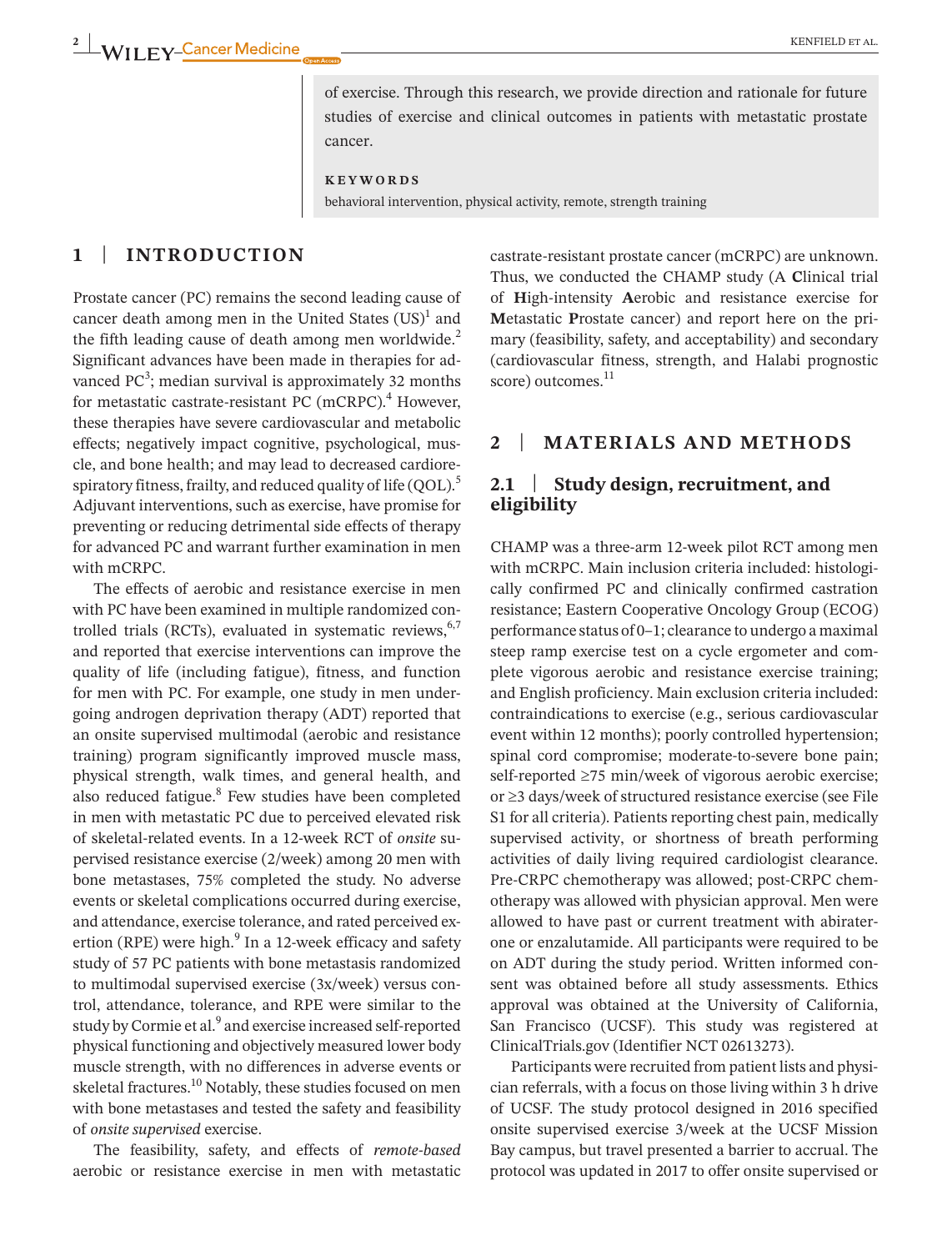remotely monitored programs. Because of the popularity of the remote option, only the remote option was offered from 2018 to 2020. The pilot study was planned to enroll 39 participants; however, investigators decided to end enrollment in March 2020 due to the COVID-19 pandemic and the closure of gyms. Three participants were assigned to the onsite supervised program (2 aerobic, 1 resistance; 2 completed, one moved out of state after randomization) and 15 participants were assigned to the remotely monitored program (8 aerobic, 7 resistance; all 15 (100%) completed). Due to low enrollment in the supervised mode and the novelty of the remote strategy, the remote participants are the focus of this paper.

## **2.2** | **Randomization, stratification, and allocation concealment**

Following completion of screening, consent, and baseline procedures, men were randomized 1:1:1 to aerobic exercise, resistance exercise, or usual care with block sizes of 1–2 using the R package blockrand ([https://](https://cran.r-project.org/web/packages/blockrand/blockrand.pdf) [cran.r-project.org/web/packages/blockrand/blockrand.](https://cran.r-project.org/web/packages/blockrand/blockrand.pdf) [pdf\)](https://cran.r-project.org/web/packages/blockrand/blockrand.pdf). Patients were stratified based on active therapy (abiraterone, enzalutamide, chemotherapy, etc.) at the time of enrollment (yes/no). Allocation sequences were uploaded to Research Electronic Data Capture  $(REDCap)^{12}$ and schema was concealed from the coordinator assigning participants.

## **2.3** | **Remote exercise program implementation**

All men completed their exercise prescription at an exercise facility near their residence and visited UCSF at baseline and 12 weeks. We provided a "concierge service" to identify suitable gyms. We confirmed an employee was present most of the time and the gym was open at least 3 days per week, verified specific equipment to perform the exercises, and confirmed whether a gym waiver was signed and the amount of the monthly fees. Gym staff/ trainers were not part of the study and did not work with participants; however, we verified that if the patient had a question with a particular piece of equipment, for instance, the staff would be available to help. The gym personnel activating the membership knew that the participant was part of a research study. The study paid for a 3-month membership. We asked men to exercise at a gym to ensure that they had access to suitable equipment for the resistance training and gym staff to reduce safety concerns, given all men had mCRPC. All men were asked to exercise 3 days a week (weekends allowed) with at least

a day of rest in between; participants separated sessions by 24–48 h of rest between training the same muscle groups. In addition, the participants were counseled to follow their prescription, not to do anything else new, and not to ask gym staff for additional exercises.

During the baseline visit, intervention participants received a Polar HR strap (H10) and were remotely monitored multiple times weekly by the exercise physiologist (EP) through Polar accounts using study-generated email addresses. Participants set up the Polar Beat app on their smartphone using the study account  $(N = 14)$  or manually tracked Polar heart rate data using paper logs  $(N = 1)$ . Before each prescribed exercise session, participants completed an online survey, reporting hours of sleep the night prior, resting heart rate, bone pain, fatigue, mood, motivation, and muscle soreness. They completed a post-exercise survey assessing total adherence versus modifications to prescribed workouts (more or less sets, reps and/or weight); session RPE; session tolerance; and mood.

Participants were instructed to wear the HR monitor for all prescribed sessions. Pre- and post-exercise session surveys were reviewed daily by the EP for compliance and adverse events (AEs). Weekly check-ins were scheduled for Thursday or Friday via email or phone, with additional calls if concerns requiring more communication were observed.

## **2.4** | **Control arm**

The control arm received usual standard of care from baseline to 12 weeks. At 12 weeks, they received their choice of an aerobic or resistance exercise program, personalized based on their 12-week testing data, and their exercise test summary results (baseline and post-control period test).

All arms received diet and exercise booklets, psychosocial support material, and a \$50 gift card after the 12 weeks of intervention.

## **2.5** | **Exercise programs**

The aerobic exercise intervention aimed to meet the American College of Sports Medicine (ACSM) guidelines of at least 20–30 min of moderate-to-vigorous intensity exercise  $3-5$  days/week.<sup>13</sup> Exercise prescriptions were tailored to each participant's baseline cardiorespiratory and strength assessments and consultation with the treating medical physicians (e.g., reducing weight-bearing resistance exercises if the patient had bone metastasis as a safety modification) (File S2). The aerobic training prescription, all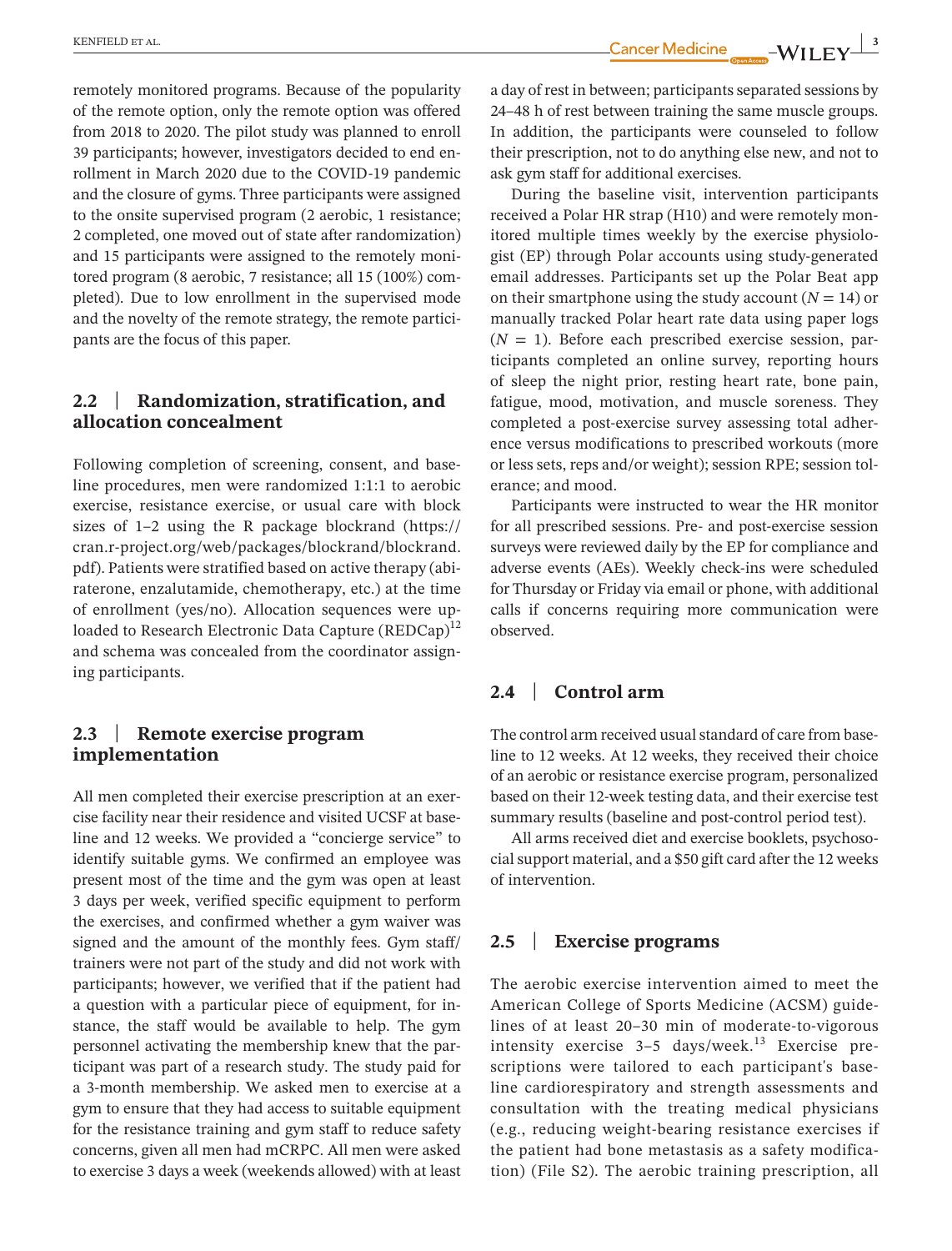**4 |** KENFIELD et al.

completed on a cycle ergometer, was based on results of a baseline maximal steep ramp test.<sup>14</sup> The program was designed to be vigorous and included 2 days of high-intensity interval training (HIIT) sessions and 1 day of a moderate-intensity continuous exercise session to balance out exertion levels and provide enough rest and recovery, given the age and limitations of the study population. The resistance training prescription was established on baseline 1-repetition maximum (1-RM) tests. Training sessions progressed from 1 to 4 sets of 4–15 repetitions. Exercise selection was modified in consultation with the EP throughout the program in response to participant feedback (e.g., tolerability, bone pain, etc.).

## **2.6** | **Data collection**

Primary outcomes were intervention feasibility (attendance, adherence to the exercise prescription, and tolerance), safety (adverse events [AEs]), and acceptability (assessed via interview). Attendance equals the number of exercise sessions attended out of 36 planned sessions. Adherence equals the number of sessions completed as or more than prescribed out of 36 planned sessions. Adherence to the prescription was assessed by the EP reviewing the HR data in the Polar accounts each week. Based on meeting HR targets and session durations, the EP recorded whether they adhered or not to the prescription (yes/no) and if not, did more or less as prescribed (more time/exceed heart rate or less time/did not hit heart rate). For resistance exercise, to reduce participant burden we did not require the participants to record the exact sets x reps x load on the sessional surveys, but to indicate if they did more or less of the prescribed exercise, and if yes, then indicate whether they did more or less sets, reps, and weight. The EP discussed the surveys and Polar data with the participant on weekly calls and made a final adherence assessment. Tolerance was measured at each post-training survey  $(0-10 \text{ scale: } 0 = \text{intolerable and})$  $10 =$  highly tolerable).

Secondary outcomes included fatigue and bone pain measured using visual analog scales at each exercise session, number of participants reporting use of opiate pain medication, and changes in physical function and strength, which were measured at baseline and 12-week study visits. QOL was also a secondary outcome but not the focus of this paper. Timed fitness measurements included stair climb, 400-m walk, and repeated sit-to-stand.<sup>15,16</sup> For resistance testing and initial training, 1-RM tests included the following exercises: chest press, leg press or extension, and seated row.

Research blood and urine and standard of care blood measurements were also collected, and participants completed surveys on lifestyle, diet, and  $OOL$ <sup>12</sup> Exploratory outcomes included the Halabi nomogram score (prognostic model for overall survival in mCRPC patients) and its  $components<sup>11</sup>$  median progression-free survival, median overall survival, and median time to first occurrence of symptomatic skeletal-related events.

A post-study remote exercise feedback interview was added to the protocol in December 2019 and completed by  $67\%$  ( $n = 10$ ) of remote intervention participants (5 aerobic; 5 resistance). The median time from the end of study to interview was 6 months (IQR 4.8, 13.8).

## **2.7** | **Statistical analysis**

The main study results (except for our enrollment summary and CONSORT Figure 1) are presented for the remote exercise intervention and control patients only  $(N = 25)$ . Patients' demographics and clinical characteristics were described using medians and interquartile ranges (IQR) for continuous variables and *N* with percentage for categorical variables. We used descriptive statistics to summarize results from the feedback. To assess preliminary efficacy of the interventions, absolute change from baseline to 12 weeks for the exercise tests, and Halabi score and its blood-related components were compared between groups (aerobic vs. control, resistance vs. control and aerobic vs. resistance) using the Wilcoxon rank-sum tests. Statistical analyses were performed using SAS version 9.4 and R version 4.0.3.

## **3** | **RESULTS**

## **3.1** | **Enrollment and follow-up**

Following ethics approval at UCSF, 510 men were assessed for eligibility between 4 March, 2016 and 20 March, 2020. Recruitment and loss to follow-up are detailed in Figure 1. Thirty-five percent  $(n = 177)$  were excluded due to having PC disease states other than mCRPC, while 17% (*n* = 88) were excluded due to provider's discretion (e.g., comorbidities, new heart conditions, progression of disease, and potential for noncompliance). Five percent  $(n = 28)$  of those screened were consented and randomized. Eighty-two percent of randomized participants  $(n = 23)$  completed the study (Figure 1). Eighty-six percent of randomized participants ( $n = 24$ ) completed baseline and 12-week surveys.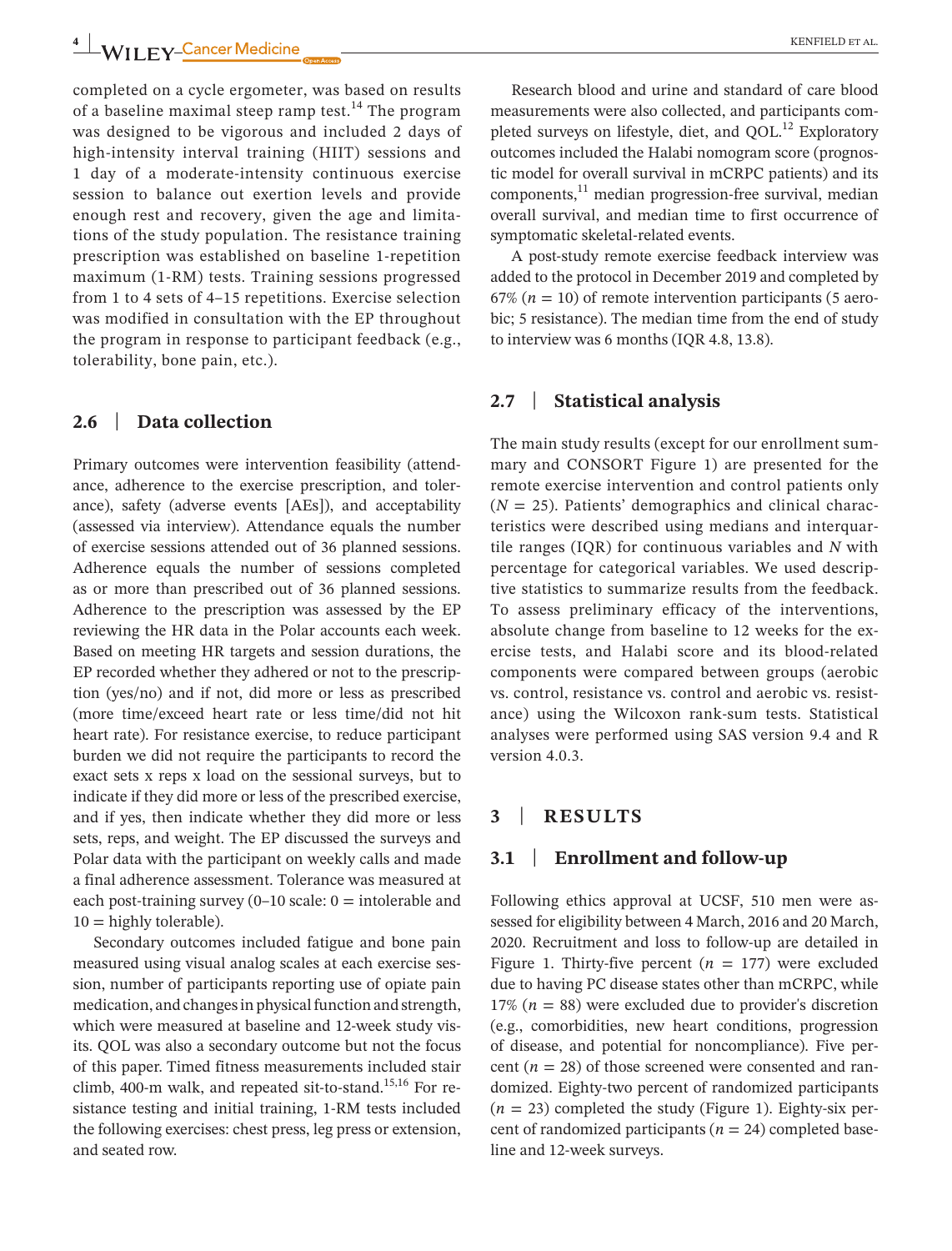

**FIGURE 1** CONSORT diagram of recruitment and loss to follow-up during the trial

## **3.2** | **Participant demographics for the remote intervention patient and control**   $groups (N = 25)$

Median age of participants was 71 years (range  $= 51-84$ ). Median BMI was 28.7  $\text{kg/m}^2$  (range = 22.6–36.7); 36% were obese (Table 1). Twenty percent self-identified in a racial/ethnic minority group. Eighty-four percent had a

4-year university education or higher. Eighty-four percent were married or in a civil partnership. Median distance from their residence to UCSF was 68 miles.

Median time from diagnosis to enrollment was 10.5 years (range  $= 0.9 - 26.3$ ). Radiation therapy (80%) was the most common localized treatment. Fifty-six percent were prescribed abiraterone, 28% enzalutamide, 92% received other antiandrogen therapy, 48% were prescribed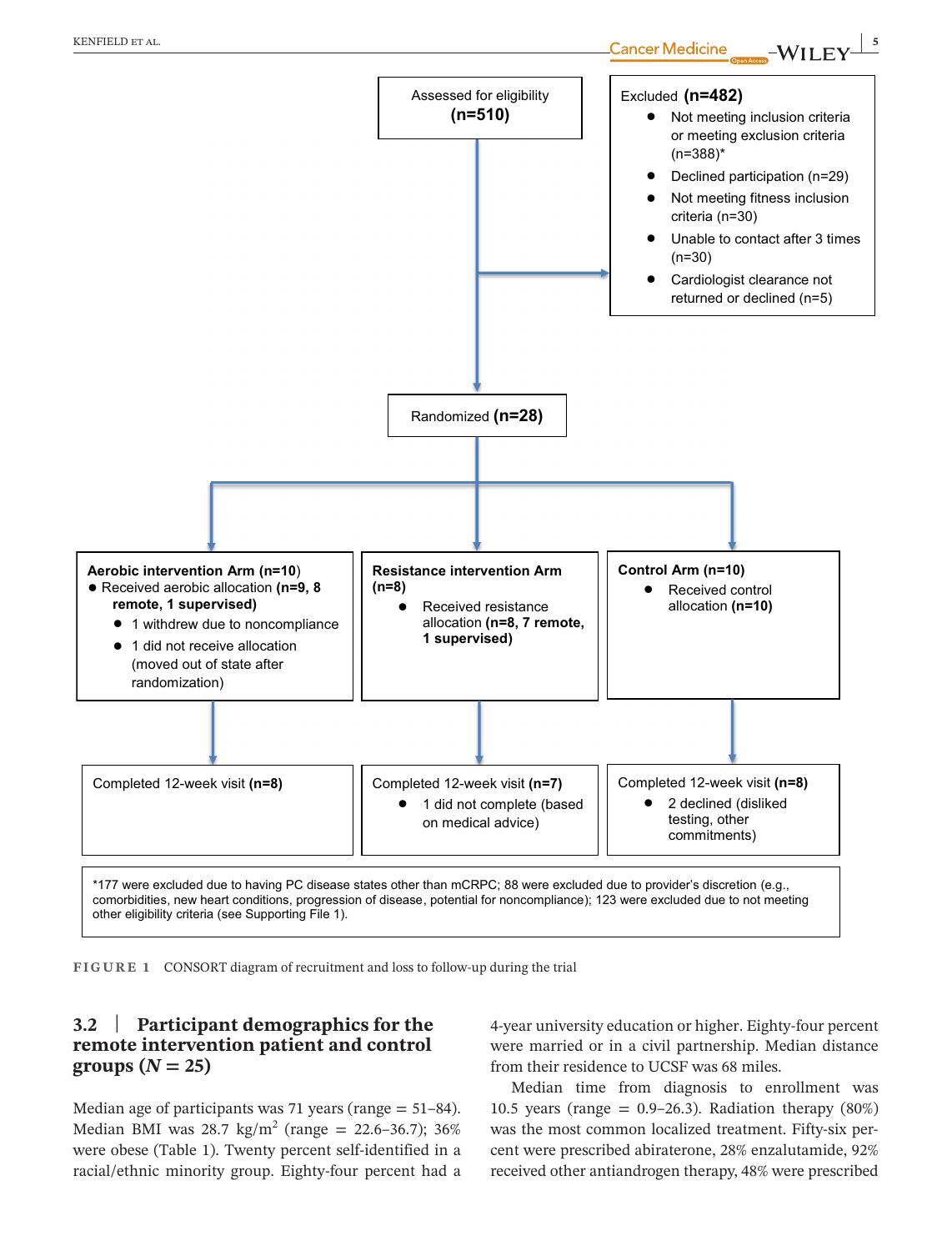**TABLE 1** Baseline characteristics of randomized remote aerobic and resistance exercise and control study participants, *n* (%) or median (IQR)

|                                         | <b>Remote aerobic</b><br>$(n=8)$ | <b>Remote resistance</b><br>$(n = 7)$ | Control<br>$(n = 10)$ | <b>Overall</b><br>$(n = 25)$ |
|-----------------------------------------|----------------------------------|---------------------------------------|-----------------------|------------------------------|
| Demographics                            |                                  |                                       |                       |                              |
| Age, years                              | 70 (68, 72)                      | 73 (70, 78)                           | 72 (66, 79)           | 71 (67, 75)                  |
| Race                                    |                                  |                                       |                       |                              |
| White                                   | 6(75)                            | 5(71)                                 | 8(80)                 | 19(76)                       |
| African American/Black                  | 1(13)                            | 1(14)                                 | 1(10)                 | 3(12)                        |
| Asian                                   | 1(13)                            | 0(0)                                  | 0(0)                  | 1(4)                         |
| Other                                   | 0(0)                             | 1(14)                                 | 0(0)                  | 1(4)                         |
| Declined to answer                      | 0(0)                             | 0(0)                                  | 1(10)                 | 1(4)                         |
| Education                               |                                  |                                       |                       |                              |
| High school or less                     | 1(13)                            | 1(14)                                 | 0(0)                  | 2(8)                         |
| 2-year college                          | 2(25)                            | 0(0)                                  | 0(0)                  | 2(8)                         |
| 4-year college                          | 1(13)                            | 2(29)                                 | 5(50)                 | 8(32)                        |
| Grad./prof. school                      | 4(50)                            | 4(57)                                 | 5(50)                 | 13(52)                       |
| Employment status                       |                                  |                                       |                       |                              |
| Full-time                               | 0(0)                             | 1(14)                                 | 1(10)                 | 2(8)                         |
| Part-time                               | 1(13)                            | 1(14)                                 | 1(10)                 | 3(12)                        |
| Retired                                 | 6(75)                            | 5(71)                                 | 7(70)                 | 18(72)                       |
| Other                                   | 1(13)                            | 0(0)                                  | 1(10)                 | 2(8)                         |
| Relationship status                     |                                  |                                       |                       |                              |
| Married/civil partnership               | 8(100)                           | 6(86)                                 | 8(80)                 | 22(88)                       |
| Single/divorced/widowed                 | 0(0)                             | 1(14)                                 | 2(20)                 | 3(12)                        |
| Distance from study site, km            | 76 (27, 98)                      | 92 (73, 231)                          | 23(4, 45)             | 68 (15, 92)                  |
| Anthropometrics                         |                                  |                                       |                       |                              |
| Body mass index, $\text{kg/m}^2$        | 31(28, 32)                       | 30(26, 32)                            | 27(26, 29)            | 29(26, 32)                   |
| Waist circumference, cm                 | 106 (99, 112)                    | 103 (88, 106)                         | 103 (93, 109)         | 104 (94,<br>109)             |
| Waist-to-hip ratio                      | 1.03(0.94, 1.04)                 | 0.98(0.94, 1.00)                      | 1.02(0.96, 1.04)      | 1.00(0.96,<br>1.04)          |
| Clinical                                |                                  |                                       |                       |                              |
| Time since diagnosis, year              | 9.6(1.7, 13.5)                   | 12.6(1.9, 12.8)                       | 7.7(4.9, 18.0)        | 10.5(4.2,<br>14.3)           |
| Comorbidities <sup>a,b</sup>            |                                  |                                       |                       |                              |
| Hypertension                            | 3(38)                            | 1(14)                                 | 4(40)                 | 8(32)                        |
| Hypercholesteremia                      | 3(38)                            | 4(57)                                 | 3(30)                 | 10(40)                       |
| Cardiovascular disease                  | 2(25)                            | 2(29)                                 | 1(10)                 | 5(20)                        |
| Diabetes type II                        | 1(13)                            | 0(0)                                  | 0(0)                  | 1(4)                         |
| Osteoporosis                            | 0(0)                             | 1(14)                                 | 0(0)                  | 1(4)                         |
| Osteoarthritis                          | 1(13)                            | 2(29)                                 | 1(10)                 | 4(16)                        |
| Stomach/intestinal disease <sup>c</sup> | 1(13)                            | 3(43)                                 | 3(30)                 | 7(28)                        |
| Depression                              | 0(0)                             | 3(43)                                 | 1(10)                 | 4(16)                        |
| Anemia                                  | 1(13)                            | 1(14)                                 | 2(20)                 | 4(16)                        |
| Other cancer                            | 1(13)                            | 0(0)                                  | 2(20)                 | 3(12)                        |

(Continues)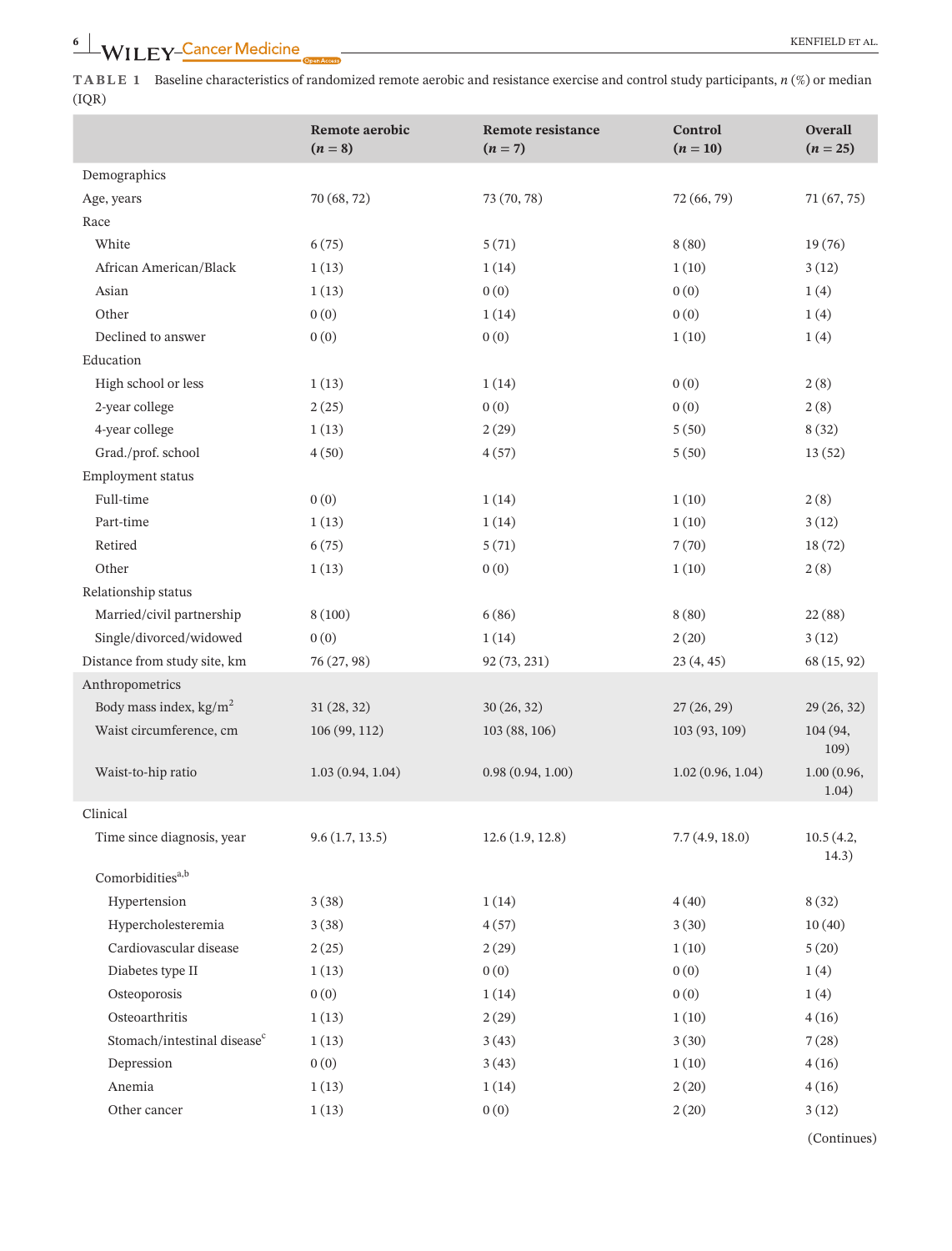#### **TABLE 1** (Continued)

|                                       | Remote aerobic<br>$(n=8)$ | <b>Remote resistance</b><br>$(n=7)$ | Control<br>$(n = 10)$ | Overall<br>$(n = 25)$ |
|---------------------------------------|---------------------------|-------------------------------------|-----------------------|-----------------------|
| PSA level at diagnosis, ng/mL         | 14.2(6.9, 120.0)          | 6.0(4.4, 28.9)                      | 11.1(9.5, 20.9)       | 10.0(5.4,<br>21.2)    |
| PSA level at enrollment, $ng/mL^b$    | 2.5(0.7, 20.3)            | 3.5(1.0, 7.9)                       | 10.2(1.9, 38.0)       | 3.9(1.1,<br>16.4)     |
| Gleason grade                         |                           |                                     |                       |                       |
| $2 - 6$                               | 4(50)                     | 4(57)                               | 6(60)                 | 14(56)                |
| $3+4$                                 | 1(13)                     | 1(14)                               | 3(30)                 | 5(20)                 |
| $4 + 3$                               | 1(13)                     | 2(29)                               | 0(0)                  | 3(12)                 |
| $8 - 10$                              | 2(25)                     | 0(0)                                | 1(10)                 | 3(12)                 |
| Local therapies <sup>a,d</sup>        |                           |                                     |                       |                       |
| Radical prostatectomy                 | 3(38)                     | 5(71)                               | 5(50)                 | 13(52)                |
| Radiation therapy                     | 6(75)                     | 6(86)                               | 8(80)                 | 20(80)                |
| Metastasis at enrollment <sup>b</sup> |                           |                                     |                       |                       |
| Lymph node(s)                         | 6(75)                     | 4(57)                               | 4(40)                 | 14(56)                |
| Bone                                  | 6(75)                     | 5(71)                               | 7(70)                 | 18(72)                |
| Lung                                  | 0(0)                      | 0(0)                                | 1(10)                 | 1(4)                  |
| Systemic therapies <sup>a,d</sup>     |                           |                                     |                       |                       |
| LHRH analog/antagonist                | 8(100)                    | 7(100)                              | 10(100)               | 25(100)               |
| Abiraterone <sup>e</sup>              | 6(75)                     | 3(43)                               | 5(50)                 | 14(56)                |
| Enzalutamide <sup>e</sup>             | 2(25)                     | 2(29)                               | 3(30)                 | 7(28)                 |
| Other antiandrogen                    | 8(100)                    | 5(71)                               | 10(100)               | 23(92)                |
| Chemotherapy                          | 2(25)                     | 1(14)                               | 2(20)                 | 5(20)                 |
| Sipuleucel-T                          | 3(38)                     | 4(57)                               | 5(50)                 | 12(48)                |
| Other immunotherapy                   | 0(0)                      | 1(14)                               | 0(0)                  | 1(4)                  |
| Radium-223                            | 1(13)                     | 0(0)                                | 1(10)                 | 2(8)                  |
| Halabi nomogram score                 |                           |                                     |                       |                       |
| Low                                   | 5(63)                     | 5(71)                               | 8(80)                 | 18(72)                |
| Intermediate                          | 3(38)                     | 2(29)                               | 1(10)                 | 6(24)                 |
| High                                  | 0(0)                      | 0(0)                                | 1(10)                 | 1(4)                  |
| Lifestyle characteristics             |                           |                                     |                       |                       |
| Smoking status                        |                           |                                     |                       |                       |
| Current                               | 0(0)                      | 1(14)                               | 1(10)                 | 2(8)                  |
| Former                                | 3(38)                     | 2(29)                               | 4(40)                 | 9(36)                 |
| Never                                 | 5(63)                     | 4(57)                               | 5(50)                 | 14(56)                |
| Light exercise, min/week              | 163(75, 263)              | 90 (0, 140)                         | 120(20, 180)          | 120 (60,<br>175)      |
| Moderate exercise, min/week           | 54(0, 130)                | 0(0, 120)                           | 55(0, 150)            | 30(0, 120)            |
| Vigorous exercise, min/week           | 0(0, 0)                   | 0(0, 0)                             | 0(0, 0)               | 0(0, 0)               |
| Resistance exercise, min/week         | 0(0, 15)                  | 0(0, 0)                             | 0(0, 0)               | 0(0, 0)               |

Abbreviations: IQR, interquartile range; PSA, prostate-specific antigen.

a Categories are not mutually exclusive.

<sup>b</sup>Reported by patient at time of enrollment. Reported hypertension, hypercholesterolemia, cardiovascular disease, type 2 diabetes, and osteoporosis. Other comorbidities comprising  ${\geq}10\%$  of total population were included in table.

c Stomach or intestinal diseases (e.g., acid reflux, hepatitis C, gallstones, pancreatitis, irritable bowel syndrome, and ulcer disease).

d From the medical record at time of enrollment.

e Eighty-six percent of those receiving abiraterone and 86% of those receiving enzalutamide were taking this drug at baseline.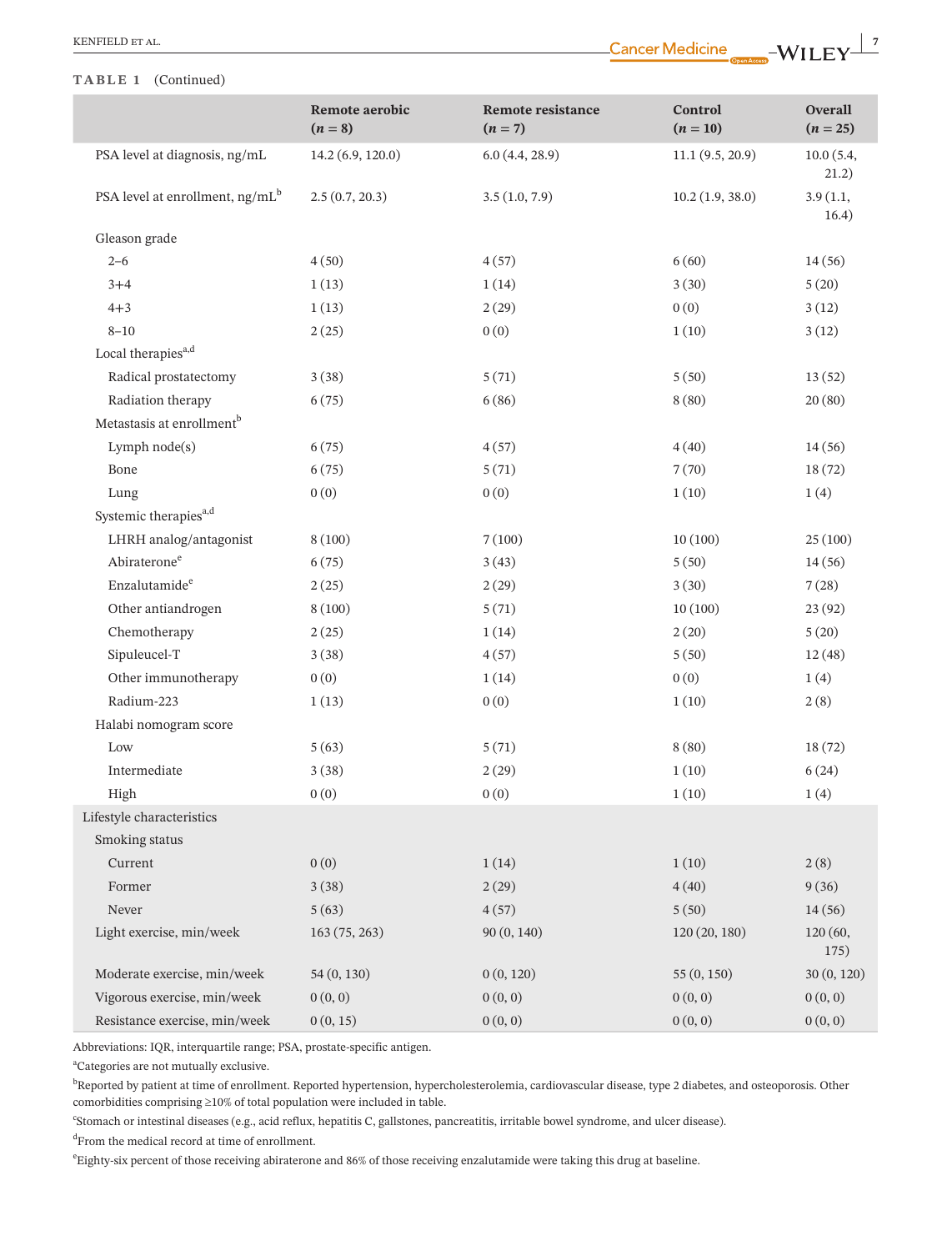**8** | WILEY-Cancer Medicine

Sipuleucel-T, and 20% were treated with chemotherapy before the study. Seventy-two percent had a low Halabi nomogram score. Most men did no vigorous or resistance exercise at enrollment, and did a median of 30 min/week of moderate exercise. Eight percent were current smokers and 36% were past smokers.

## **3.3** | **Feasibility of remote exercise program**

Remote intervention participants attempted 93% of prescribed workouts (Table 2). Pre–post-exercise session survey completion rate was 92% for the resistance arm and 94% for the aerobic arm. Of sessions attempted, 87% were self-reported as having been completed as prescribed or with more sets, reps, and/or weight (88% resistance remote and 86% aerobic remote). Median tolerance across all sessions was  $6$  (IQR = 5, 7). Subjects found the resistance exercises (median  $= 7$ ) more tolerable than the aerobic arm (median  $= 5$ ). Men in both arms reported no bone pain and low fatigue levels during exercise, with the aerobic arm reporting slightly more fatigue (median  $= 4$ ) than the resistance arm (median = 3). Median RPE was  $6(0-10 \text{ scale}, 5 = \text{moderate},$  $6 =$  hard,  $8 =$  very hard), combined (IQR = 6, 8) and separately for the exercise arms.

## **3.4** | **Adverse events**

No safety concerns related to the exercise programs were identified. Eight of 14 AEs were reported by men in the resistance arm (Table 3) and were most commonly joint or bone pain consistent with disease status. Three joint/bone pain AEs were classified as possibly related to the study. One man in the aerobic arm experienced hip and lower back pain, while two men in the resistance arm reported pain, one in the heel and the other in the shoulder where he had received radiation therapy >1 year prior to enrollment. The first and third patients received pain medication, and the second patient's pain resolved after a physician visit.

## **3.5** | **Intervention interview results and study acceptability**

Patients reported high overall satisfaction with the program, 90% being satisfied or very satisfied, 90% rating the program as very good or excellent, and 90% reporting they would recommend the study to others. Notably, 90% of participants reporting they would not have participated if the program was only available onsite (these participants completed the study prior to the COVID-19 pandemic). Average one-way transportation time was 10 min to their local study gym and 158 min to UCSF.

| $N$ (%) or median (IQR)                                                                      | Aerobic<br>$(n=8)$ | <b>Resistance</b><br>$(n=7)$ |
|----------------------------------------------------------------------------------------------|--------------------|------------------------------|
| Dropout                                                                                      | 1                  | 1                            |
| Attendance at $\geq 70\%$ of exercise sessions <sup>a</sup>                                  | 7(88)              | 7(100)                       |
| Number of sessions attended (of 36 sessions)                                                 | 34(33, 35)         | 35(35, 35)                   |
| Number who completed $\geq$ 70% exercise sessions as<br>or more than prescribed <sup>b</sup> | 5(63)              | 7(100)                       |
| Number of sessions completed as or more than<br>prescribed (of 36 sessions)                  | 32(22, 34)         | 30(29, 33)                   |
| Median sessional tolerance <sup>c</sup>                                                      | 5(4, 7)            | 7(5, 8)                      |
| Number who completed $\geq 70\%$ exercise sessions<br>with tolerance $\geq 5^b$              | 6(75)              | 6(86)                        |
| Perceived exercise intensity (session RPE) <sup>d</sup>                                      | 6(5, 8)            | 6(5, 7)                      |
| Perceived bone pain level <sup>e</sup>                                                       | 0(0,1)             | 0(0,1)                       |
| Perceived fatigue level <sup>f</sup>                                                         | 4(2, 5)            | 3(2, 5)                      |

**TABLE 2** Safety and feasibility of remote aerobic and resistance exercise among men with mCRPC

Abbreviations: IQR, interquartile range; RPE, rated perceived exertion.

a Calculated out of 36 sessions.

<sup>b</sup>Calculated out of sessions completed.

 $c$ Scale 0–10: 0 = not tolerable, 5 = moderately tolerable, 10 = very tolerable.

 $^{d}$ Scale 0–10: 0 = no exertion, 5 = moderate exertion, 10 = high exertion.

 $\text{``Scale 0--10: 0 = no bone pain, 5 = moderate bone pain, 10 = high bone pain.}$ 

 ${}^{\text{f}}$ Scale 0–10: 0 = no fatigue, 5 = moderate fatigue, 10 = high fatigue.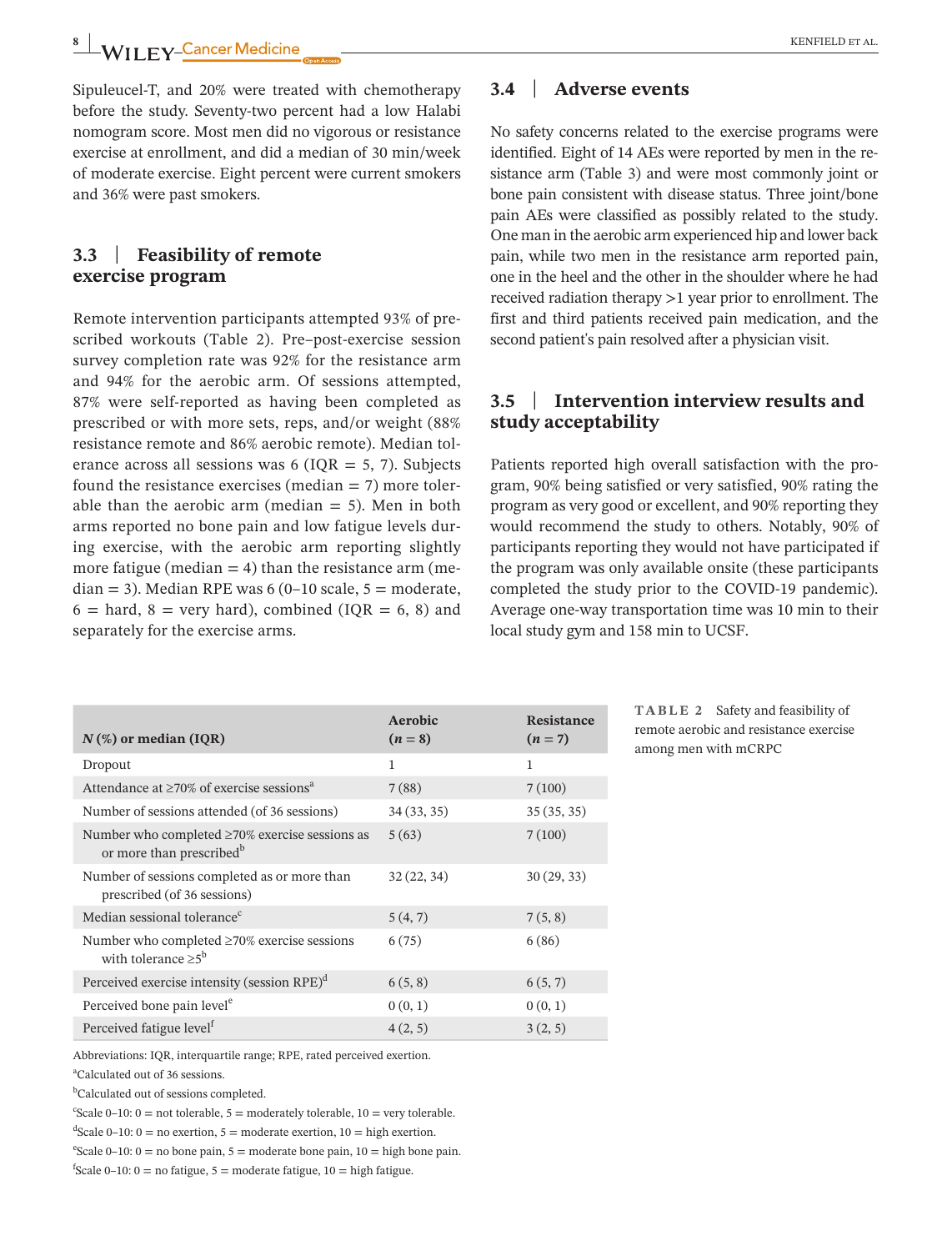| TABLE 3<br>Adverse events among men<br>with mCRPC participating in a 12-week<br>trial of remote aerobic or resistance |                                          | Aerobic<br>$(n=8)$ | Resistance<br>$(n=7)$ | Control<br>$(n=10)$ | <b>Overall</b><br>$(n = 25)$ |
|-----------------------------------------------------------------------------------------------------------------------|------------------------------------------|--------------------|-----------------------|---------------------|------------------------------|
| exercise or control                                                                                                   | Any AE                                   | $\overline{4}$     | 8                     | $\overline{c}$      | 14                           |
|                                                                                                                       | Study-related AE                         | $\mathbf{1}$       | $\overline{2}$        | $\overline{0}$      | 3                            |
|                                                                                                                       | Specific AEs                             |                    |                       |                     |                              |
|                                                                                                                       | Joint or bone pain, any                  |                    | 6                     |                     | 8                            |
|                                                                                                                       | Joint or bone pain, study-related        | $\mathbf{1}$       | 2                     | $\mathbf{0}$        | 3                            |
|                                                                                                                       | Muscle pain/injury, any <sup>a</sup>     | $\overline{2}$     |                       | $\Omega$            | 3                            |
|                                                                                                                       | Dizziness or vertigo, any <sup>a</sup>   | $\mathbf{0}$       |                       | $\mathbf{0}$        |                              |
|                                                                                                                       | Cardiovascular event, any <sup>a</sup>   | $\mathbf{0}$       | $\mathbf{0}$          |                     |                              |
|                                                                                                                       | Other (cataract issue), any <sup>a</sup> |                    | $\mathbf{0}$          | $\mathbf{0}$        |                              |

<sup>a</sup>No AE's in this category were study-related.

Using the HR monitors did not pose significant issues, and no one reported difficulty with completing the online surveys. However, technology literacy in the enrolled study population was high. All participants owned a computer, 70% had owned a tablet for 10 years, and 100% had owned a smartphone for an average of 13 years (Table 4).

Most participants found the short, weekly calls with exercise specialists helpful. Participants remembered to exercise, found time to exercise, found an appropriate place to do the prescribed exercise(s), and remembered to use the HR monitor when exercising, while completing the exercises was considered more difficult. Participant feedback and suggestions for next steps are summarized in File S3.

#### **3.6** | **Secondary outcomes**

#### 3.6.1 | Exercise testing results

Both the aerobic and resistance arms showed modespecific adaptations (File S4).

The resistance arm improved more in the 1-RM tests than the other two arms, while the aerobic arm had greater changes in the steep ramp test performed on the bike and the 400-m walk test than the other two arms. Resting heart rate was modestly reduced in the resistance and aerobic arms and modestly increased in the control arm. For additional testing parameters, see File S4.

## 3.6.2 | Halabi score outcomes

There were no meaningful changes in absolute Halabi scores, within or between arms; and no differences in predicted 24, 36, 48-month survival probabilities across arms (data not shown). Changes in the Halabi score components are summarized in File S5, showing 30%, 29%, and 0% of participants increasing from a lower to higher Halabi score level (poorer prognosis) for the control, resistance, and aerobic exercise arms, respectively, primarily driven by diagnosis of a new metastasis, change in ECOG status, and change in lactate dehydrogenase.

## **4** | **DISCUSSION**

In this pilot RCT, we found that remote exercise was feasible, safe, and acceptable for men with mCRPC. The primary strength of the remote program was convenience, and the remote exercise program attendance rate was high, with a high satisfaction rate. In addition, the RPE of the exercise sessions showed that the participants were being adequately challenged (median  $= 6$ ). Reported bone pain was none to low, with a median of 0 out of 10 overall, demonstrating that the program was successful in creating a tailored program that avoided patients' metastatic sites to prevent injury. Three moderate AEs were possibly related to the study, but were more likely related to natural disease progression.

The 12-week exercise programs resulted in expected improvements. Aerobic training improved cardiorespiratory performance and resistance training was superior for improving strength and function. As anticipated, involvement in a structured program led to routine exercise and over 90% of the workouts were attempted.

We acknowledge that many men screened out due to the provider's discretion (including having comorbidities or disease progression) or eligibility criteria. Since starting the study, a global phase III study called INTERVAL-GAP4 (INTense exeRcise for surviVAL among men with Metastatic Prostate Cancer) was launched to study the effect of 48 weeks of supervised aerobic and resistance exercise followed by 48 weeks of self-managed exercise on overall and progression-free survival among 866 men with mCRPC or metastatic hormone-sensitive prostate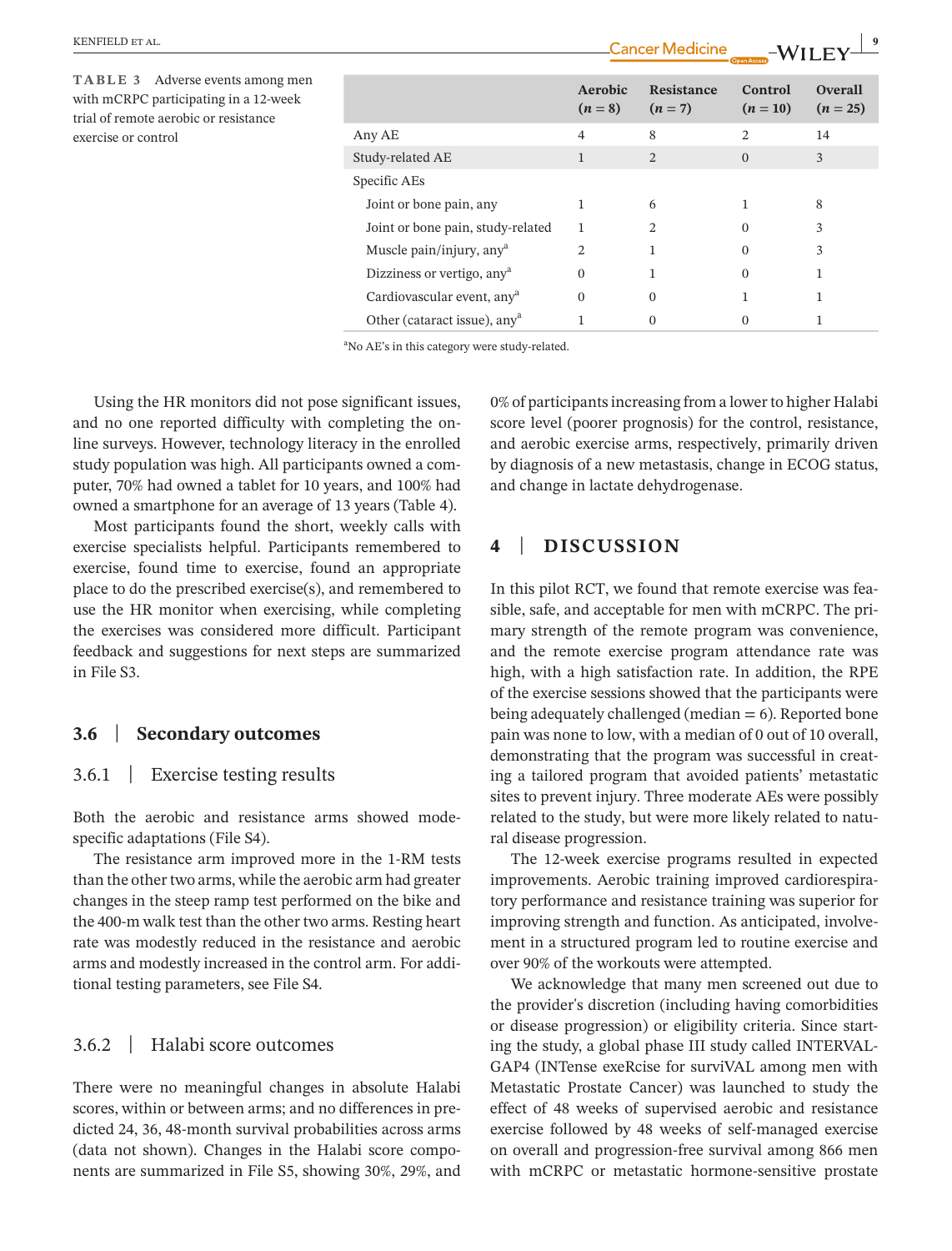# **10**  $\blacksquare$  **WILEY-Cancer Medicine**  $\bullet$  **Exerced Medicine**

#### **TABLE 4** Acceptability of remote program

|                                                                                 | Aerobic<br>$(n = 5)$ | Resistance<br>$(n = 5)$ | <b>Overall</b><br>$(n = 10)$ |
|---------------------------------------------------------------------------------|----------------------|-------------------------|------------------------------|
| Characteristic, median (IQR), or $n$ (%)                                        |                      |                         |                              |
| Setup                                                                           |                      |                         |                              |
| Usefulness of orientation <sup>a</sup>                                          | 4(4, 5)              | 5(4, 5)                 | 5(4, 5)                      |
| Problems setting up exercise facility/gym                                       | $0(0\%)$             | $2(40\%)$               | 2(20%)                       |
| Challenges with setup of Polar heart rate monitor to<br>smartphone              | $1(20\%)$            | $1(20\%)$               | 2(20%)                       |
| Components, usefulness, and difficulty                                          |                      |                         |                              |
| Usefulness of exercise record sheet <sup>a</sup>                                | 4(4, 4)              | 4(4, 5)                 | 4(4, 5)                      |
| Difficulty recording exercise on record sheet                                   | 1(20%)               | $0(0\%)$                | $1(10\%)$                    |
| Usefulness of resistance exercise picture guide <sup>a,b</sup>                  | N/A                  | 5(4, 5)                 | N/A                          |
| Usefulness of Polar heart rate monitor                                          | 5(4, 5)              | 5(4, 5)                 | 4(3, 5)                      |
| Always or almost always wore heart rate monitor during your<br>exercise program | $5(100\%)$           | $5(100\%)$              | 10 (100%)                    |
| Difficulty using heart rate monitor                                             | $0(0\%)$             | $2(40\%)$               | 2(20%)                       |
| Comfort of chest strap <sup>c</sup>                                             | 4(3, 4)              | 3(3, 4)                 | 4(3, 4)                      |
| Convenience of chest strap <sup>d</sup>                                         | 4(4, 4)              | 4(4, 4)                 | 4(4, 4)                      |
| Difficulty completing pre- and post-exercise session surveys                    | $0(0\%)$             | $0(0\%)$                | $0(0\%)$                     |
| Usefulness of weekly calls with exercise specialist <sup>a</sup>                | 4(4, 4)              | 5(5, 5)                 | 5(4, 5)                      |
| Frequency of weekly calls was:                                                  |                      |                         |                              |
| Too little                                                                      | $0(0\%)$             | $0\left(\%\right)$      | $0(0\%)$                     |
| Just right                                                                      | $4(80\%)$            | $5(100\%)$              | $9(90\%)$                    |
| Too much                                                                        | $1(20\%)$            | $0(0\%)$                | $1(10\%)$                    |
| Duration of weekly call (min)                                                   | 6(5, 15)             | 5(3, 15)                | 6(5, 15)                     |
| The length of the call was: <sup>e</sup>                                        |                      |                         |                              |
| Just right                                                                      | $5(100\%)$           | $5(100\%)$              | 10 (100%)                    |
| Felt exercise specialist answered all questions                                 | $4(80\%)$            | $5(100\%)$              | $9(90\%)$                    |
| Called exercise specialist outside of scheduled weekly call                     | 1(20%)               | $2(40\%)$               | $3(30\%)$                    |
| Usefulness of the local gym <sup>a</sup>                                        | 4(4, 4)              | 4(3, 4)                 | 4(3, 4)                      |
| Obstacles attending local gym                                                   | $0(0\%)$             | $1(20\%)$               | $1(10\%)$                    |
| Preferred workout time, AM                                                      | $3(60\%)$            | $2(40\%)$               | 5(50%)                       |
| Preferred workout time, PM                                                      | $2(40\%)$            | $3(60\%)$               | 5(50%)                       |
| Ease of attending remote sessions 3x/week <sup>f</sup>                          | 4(3, 4)              | 4(4, 4)                 | 4(3, 4)                      |
| Ease of exercise program <sup>f</sup>                                           | 2(2, 2)              | 3(2, 3)                 | 2(2, 3)                      |
| How easy was it to                                                              |                      |                         |                              |
| Complete exercises prepared by exercise specialist <sup>g</sup>                 | 2(2, 2)              | 3(2, 3)                 | 2(2, 3)                      |
| Choose other exercises to do beyond those assigned <sup>b,g</sup>               | N/A                  | 4(4, 4)                 | N/A                          |
| Remember how to do the exercises correctly <sup>g</sup>                         | 4(2, 4)              | 4(3, 4)                 | 4(3, 4)                      |
| Remember to exercise <sup>g</sup>                                               | 5(5, 5)              | 5(4, 5)                 | 5(5, 5)                      |
| Find time to exercise <sup>g</sup>                                              | 4(3, 5)              | 5(4, 5)                 | 5(3, 5)                      |
| Find an appropriate place to do the prescribed exercise( $s$ ) <sup>g</sup>     | 5(4, 5)              | 5(4, 5)                 | 5(4, 5)                      |
| Stay motivated <sup>g</sup>                                                     | 5(4, 5)              | 5(3, 5)                 | 5(3, 5)                      |
| Remember why exercise matters <sup>g</sup>                                      | 5(5, 5)              | 5(5, 5)                 | 5(5, 5)                      |
| Remember to use the heart rate monitor when you exercised <sup>g</sup>          | 5(5, 5)              | 5(5, 5)                 | 5(5, 5)                      |

(Continues)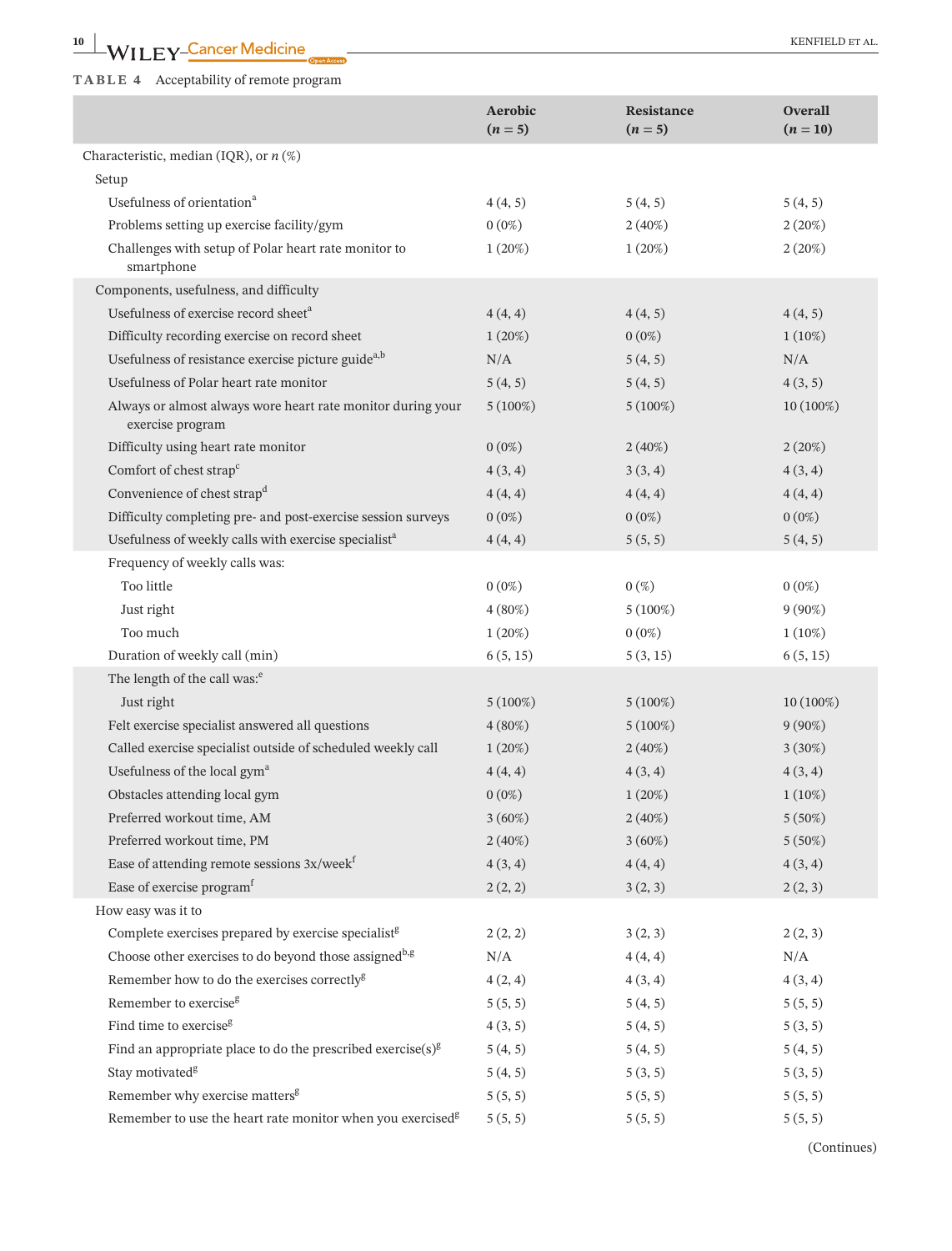#### **TABLE 4** (Continued)

| KEN<br>$\mathbf{a}$ |    |  |
|---------------------|----|--|
|                     | -- |  |

|                                                                                                                       | Aerobic<br>$(n=5)$ | Resistance<br>$(n=5)$ | <b>Overall</b><br>$(n=10)$ |
|-----------------------------------------------------------------------------------------------------------------------|--------------------|-----------------------|----------------------------|
| Would be able to attend exercise sessions onsite three times a<br>week at UCSF (if no opportunity for remote program) | $1(20\%)$          | $0(0\%)$              | $1(10\%)$                  |
| Overall program rating                                                                                                |                    |                       |                            |
| Excellent                                                                                                             | $3(60\%)$          | $2(40\%)$             | $5(50\%)$                  |
| Very good                                                                                                             | $1(20\%)$          | $3(60\%)$             | $4(40\%)$                  |
| Good                                                                                                                  | $0(0\%)$           | $0(0\%)$              | $0(0\%)$                   |
| Fair                                                                                                                  | $1(20\%)$          | $0(0\%)$              | $1(10\%)$                  |
| Poor                                                                                                                  | $0(0\%)$           | $0(0\%)$              | $0(0\%)$                   |
| Program satisfaction                                                                                                  |                    |                       |                            |
| Very satisfied                                                                                                        | $3(60\%)$          | $4(80\%)$             | 7(70%)                     |
| Satisfied                                                                                                             | $1(20\%)$          | $1(20\%)$             | 2(20%)                     |
| Neutral                                                                                                               | $0(0\%)$           | $0(0\%)$              | $0(0\%)$                   |
| Dissatisfied                                                                                                          | $1(20\%)$          | $0(0\%)$              | $1(10\%)$                  |
| Very dissatisfied                                                                                                     | $0(0\%)$           | $0(0\%)$              | $0(0\%)$                   |
| Would recommend study to others                                                                                       | $4(80\%)$          | $5(100\%)$            | $9(90\%)$                  |
|                                                                                                                       |                    |                       |                            |

 $a$ Scale 1–5: 1 = not at all useful, 5 = very useful.

<sup>b</sup>Resistance arm only.

 $c$ Scale 1–5: 1 = very uncomfortable, 5 = very comfortable.

 ${}^{d}$ Scale 1–5: 1 = very inconvenient, 5 = very convenient.

e None answered too short or too long.

 $f$ Scale 1–5: 1 = very challenging/very hard, 5 = very easy.

<sup>g</sup>Scale 1–5: 1 = very difficult, 5 = very easy.

cancer (mHSPC) (NCT02730338).<sup>17</sup> Both CHAMP and INTERVAL-GAP4 have lengthy eligibility criteria; however, the latter expanded eligibility to include those with disease progression. Participants with angina and hypertension are eligible with physician clearance, and efforts are being made to support exemption requests if the patient is well-suited but fails to meet the select criteria. This is important to increase generalizability of the findings.

Remotely monitored behavioral interventions are gaining importance, especially in geographic areas where travel-related barriers such as high traffic congestion negatively impact participation, and we obtained meaningful feedback from participants to improve adherence to these interventions. CHAMP required use of a Polar HR monitor, the Polar app (or paper log), and web-based surveys, and the participants' high technological literacy may have contributed to the success of the program. Future programs must consider the literacy level of the target population to adapt study onboarding as needed. Some participants still had intermittent trouble with the technology, so additional support and resources must also be available. Further tailoring of the weekly call with the exercise specialist and bringing patients onsite during the program for personalized training and evaluation may be useful. Although there could have been differences with

the personnel employed at each local gym, the study was not designed around gym staff and relied solely on the study's exercise physiologist for the exercise prescription and coaching, which limited the gym-related requirements and helped to ensure standardized feedback for all intervention participants.

There were many competing priorities with the intervention, including personal travel, life events, symptom progression, and cancer recurrence, which affected participants' perception of difficulty of the exercise program. Participants were happy with their local gym experience with remote monitoring, which gave them flexibility and required minimal travel. In future studies, the use of a timer app for work rest ratios and provision of additional feedback on progress during and at the end of the program may increase participants' success and study satisfaction. The study eliminated cost barriers to exercise during the study period, but did not solve the long-term need for access to facilities. Future iterations of these interventions could involve long-term collaborations with gyms to provide free or low-cost gym memberships to cancer patients and/or survivors, such as the Young Men's Christian Association (YMCA or Y) programs. Providing a guide and home exercise equipment could be feasible based on patient feedback, though further study is required to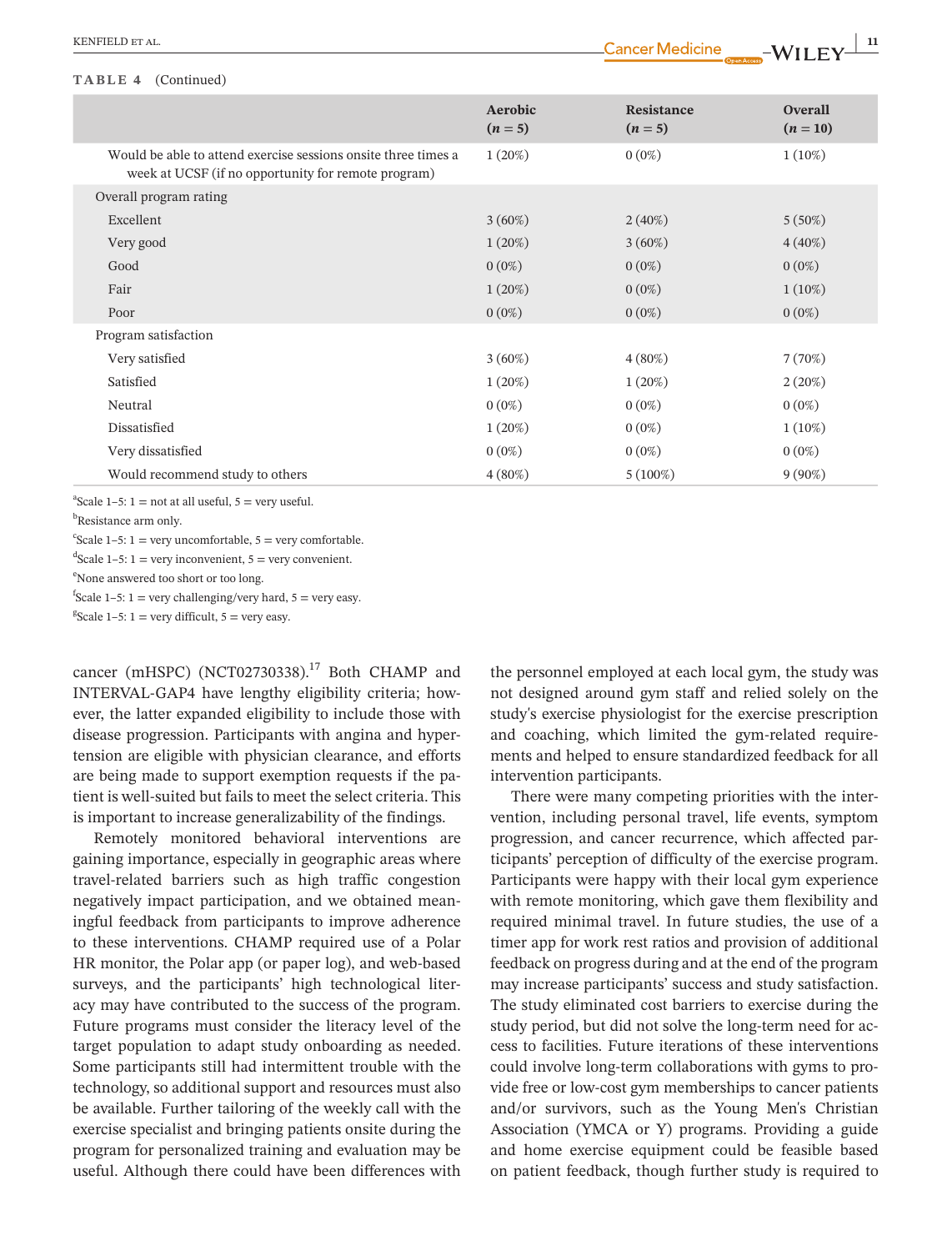**12 |** KENFIELD et al.

assess the safety and feasibility of remote interventions for metastatic patients in the home setting. Virtual, homebased interventions would allow the exercise specialist to supervise participants while completing their exercise prescription and remove the need for a public gym; while a remote monitoring format utilizing local gyms may improve access to equipment that may not be feasible to buy for virtual, home-based interventions.

Two studies, both 12 weeks, intentionally enrolled metastatic PC patients with bone metastases to supervised resistance or multimodal exercise, and reported that exercise was safe and well-tolerated.<sup>9,10</sup> Our study focused on remote self-monitored aerobic or resistance exercise and reported that exercise is safe and well-tolerated when performed independently, with the weekly guidance of an exercise specialist. More recent studies successfully incorporated hybrid formats. Bourke et al. conducted a 3 month randomized trial of a combined aerobic and resistance + diet program versus control in 100 men on ADT for locally advanced ( $N = 80$ ) or metastatic ( $N = 20$ ) PC.<sup>18</sup> The program was tapered with two supervised sessions and one self-directed session in weeks 1–6 and one supervised session and two self-directed sessions in weeks 7– 12. Adherence was 94% for the supervised and 82% for the independent exercise sessions during the 12 weeks, with durability observed at 6 months in fatigue and exercise behavior.<sup>18</sup> Utilizing hybrid or tapered approaches may be more feasible, and may help to increase self-efficacy and long-term exercise habits, after the study ends.

A few studies, like CHAMP, are also integrating activity trackers, for participant use and feedback.<sup>19-21</sup> Cadmus-Bertram et al. enrolled 50 non-metastatic breast and colorectal cancer survivors to receive a survivorship care plan +/− a 12-week multicomponent physical activity module with the goal to increase moderate-to-vigorous physical activity (MVPA) to 150 min/week and daily steps to  $10,000$ .<sup>19</sup> The module included a Fitbit (that integrated physical activity data into the electronic health record (EHR) for clinician review) and customized email feedback from a coach (4 times in 12 weeks). The study reported improved physical and mental health, sleep, exercise self-efficacy, MVPA (69 min/week vs. 20 min/week), and steps (average increase of +1470 vs. −398 steps) in intervention versus control.<sup>19,22</sup> Exercise integrations with the EHR or a participant/coach portal, or the use of a physical activity app  $+$  website provide more opportunity, flexibility, and support for remote-based exercise interventions. Furthermore, incorporating exercise specialists in remotebased studies of advanced cancer patients with additional comorbidities is warranted, would promote safe exercise, and may be less costly to implement than fully supervised programs incorporating exercise physiologists or trainers. To our knowledge, no other study in cancer survivors has

used exercise specialists in a remote capacity to regularly monitor remote exercise based on individual exercise prescriptions except for the Active Surveillance Exercise Clinical Trial (ASX) study, which is ongoing in localized PC patients (NCT02435472).

These CHAMP results guided the addition of the CHAMP remote exercise protocol to the INTERVAL-GAP4 trial protocol and affiliated sites are poised to launch this format at the end of 2021. With the addition of the CHAMP remote intervention option, INTERVAL participants can now choose remotely monitored exercise as an alternative option to onsite supervised exercise. The study is open at 18 sites(with an additional 4 pending) in 8 countries, and we expect that the addition of the CHAMP remote exercise protocol, which will be fully implemented as gyms reopen when safe (closed due to COVID-19), will allow additional sites to join and increase enrollment rates, especially in locations where travel time is a barrier.

There are several limitations to consider. The study was terminated early, and therefore the sample size was smaller than planned. Although we observed improvements in fitness over the intervention period, we recognize that baseline values were dissimilar across groups, which occurred by chance due to the small sample size. The study was designed to examine the primary outcomes of feasibility, safety, and acceptability and was not powered to assess the effects of the fitness-related secondary outcomes. The intervention was limited to 12 weeks in duration, and longer term studies like INTERVAL are needed to evaluate whether the high adherence we observed can be maintained over time. Providing long-term support as patients progress may also have beneficial effects on functional outcomes and QOL. Two thirds of patients in the remote exercise program were stable, while the remainder were progressing clinically. Lastly, most patients were White, married, and highly educated. Future studies evaluating the feasibility of remote exercise training in populations with more racial/ethnic and socioeconomic diversity are warranted.

In this pilot RCT, exercise completed with remote supervision by an EP was feasible, safe, and acceptable for men with mCRPC. Based on our findings we provide direction and rationale for future studies to determine the effect of exercise on treatment toxicity, cancer symptoms, QOL, and clinical outcomes for people living with metastatic cancer.

#### **CONFLICT OF INTEREST**

None related to the research.

#### **ETHICAL APPROVAL STATEMENT**

Ethics approval was obtained at the University of California, San Francisco (UCSF).